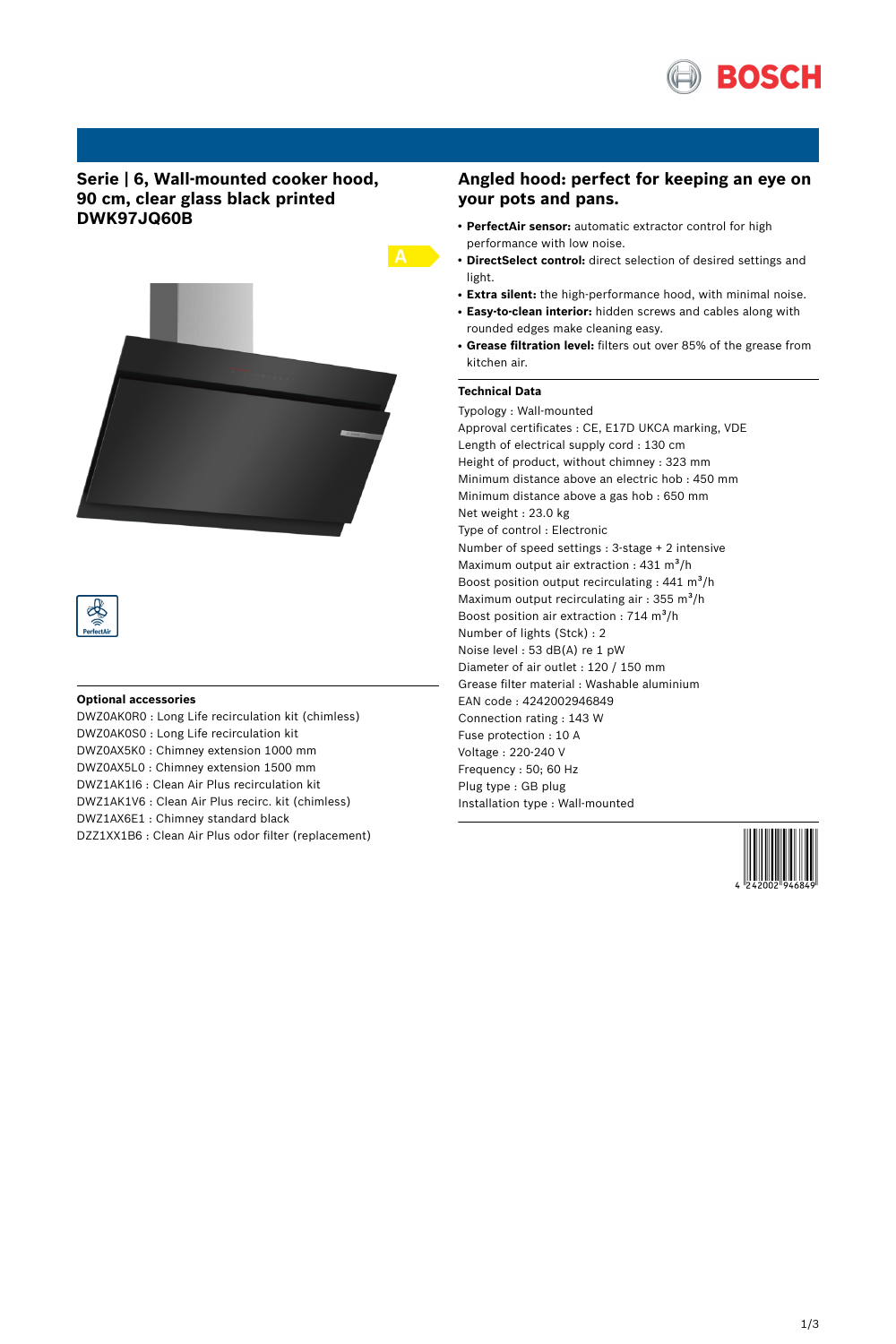

# **Serie | 6, Wall-mounted cooker hood, 90 cm, clear glass black printed DWK97JQ60B**

# **Angled hood: perfect for keeping an eye on your pots and pans.**

#### **Key performance features:**

- Energy Efficiency Class: <sup>A</sup> (at <sup>a</sup> range of energy efficiency classes from A+++ to D)
- Extraction rate according to EN <sup>61591</sup> <sup>ø</sup> <sup>15</sup> cm: max. Normal use431m<sup>3</sup>/h Intensive $714 \text{ m}^3\text{/h}$
- Noise max. Normal Level: Noise, max. speed in normal us: <sup>53</sup> dB dB\*

#### **Features**

- PerfectAir sensor
- TouchControl with lightline
- <sup>3</sup> power levels and <sup>2</sup> intensive settings
- 2 x 1.5W LED light
- Colour Temperature: <sup>3500</sup> <sup>K</sup>
- Dimmer function
- Efficient BLDC technology
- Automatic after running (Automatic after running (10 min))
- Automatic intensive revert (6mins)
- <sup>2</sup> removable metal grease filter cassettes
- Saturation indicator for metal and charcoal filter
- easy to clean Inner frame
- Installation: wall
- Rim ventilation

#### **Design**

- Chimney extractor hood
- TouchControl
- Electronic control

#### **Performance/technical information**

- Suitable for ducted or recirculating operation
- For recirculated extraction recirculating kit or CleanAir recirculating kit (accessory) needed
- Installation system: Wall fixing inclined/flat/cube
- Extraction rate according to EN 61591 max.  $714 \text{ m}^3/h$
- Noise level according to EN 60704-3 and EN 60704-2-13 at max. normal use exhaust air: 53 dB(A) re 1 pW
- Noise level according to EN 60704-3 and EN 60704-2-13 exhaust air: Max. normal use:53dB(A) re 1 pW Intensive:65 dB(A) re 1 pW
- Noise level according to EN 60704-3 and EN 60704-2-13 at maximum normal setting: extraction rate: 53 dB (A) re 1pW
- Power rating: <sup>143</sup> <sup>W</sup>
- Light Intensity: <sup>238</sup> lux
- Electrical cable length 1.3 <sup>m</sup>
- Diameter pipe <sup>Ø</sup> <sup>150</sup> mm (Ø <sup>120</sup> mm enclosed)
- Dimensions exhaust air (HxWxD): 928-1198 <sup>x</sup> <sup>890</sup> <sup>x</sup> <sup>499</sup> mm
- Dimensions recirculating (HxWxD): 988-1258 <sup>x</sup> <sup>890</sup> <sup>x</sup> <sup>499</sup> mm
- Dimensions recirculating with CleanAir module (HxWxD): 1118 x 890 x 499mm - mounting with outer chimney 1188-1458 x 890 x 499 mm - mounting with telescopic chimney
- Blower Efficiency Class: A\*
- Lighting Efficiency Class: A\*
- Grease Filtering Efficiency Class: B\*
- Average Energy Consumption: 34.6 kWh/year\*

#### **Optional accessories**

- Recirculating kit DWZ0AX5L0
- *\* In accordance with the EU-Regulation No 65/2014*